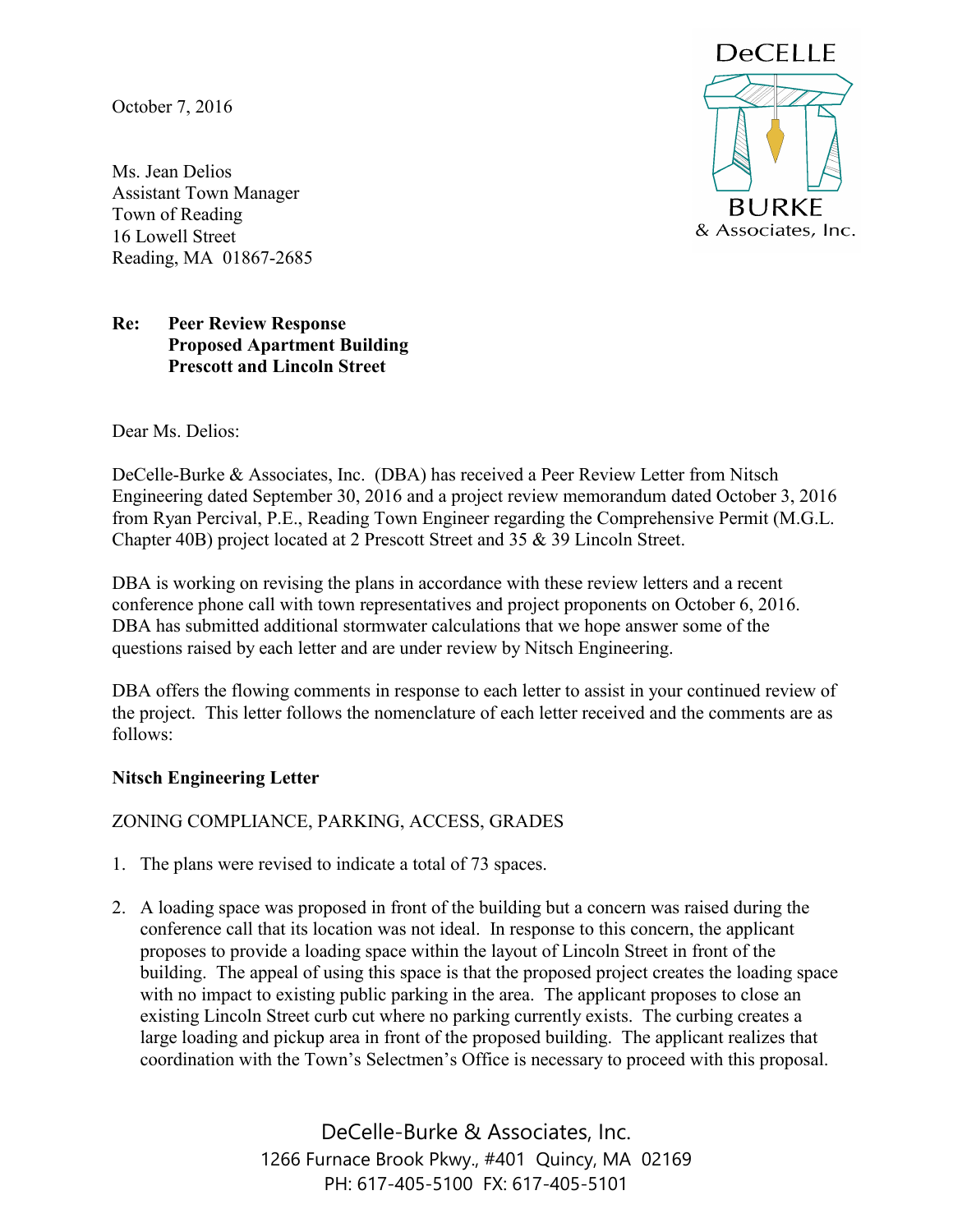- 3. It is our intent for the site to comply with Massachusetts Architect Access Board (MAAVB) regulations. DBA will review the spot grades identified in the review letter and revise accordingly. As for the handicap ramp at the Lincoln Street and Prescott Street intersection, DBA will revise the ramp to provide perpendicular pedestrian traffic across Prescott Street.
- 4. The site currently provides direct access to two sides of the building and the building will meet current fire code regulations. The applicant will continue to work with the Reading Fire Department to answer any concerns.
- 5. The applicant is proposing a six-foot high fence that would block any intrusive automobile headlamp glare as well as provide landscaping along the fencing to break up the massing.
- 6. The applicant is currently working to generate a photometric plan as requested during the conference call. However, it is the intent of the applicant to provide downcast "Dark Sky" compliant light fixtures that emit a low color temperature light. In addition, emergency lighting locations shall be shown on the plan as requested.
- 7. DBA estimates the apartment building when full will provide housing for 168 residents. Using a trash generation average of 3 pounds per person and a specific weight of common trash of 225 pounds per cubic yard, the building generates 3,528 pounds of trash per week or 3,167 gallons per week. We have revised the trash removal sketch to include thirty 95 gallon barrels on wheels in the trash room. The property manager can coordinate with a trash removal company to come pick up 16 to 17 barrels twice per week or perhaps 10 to 12 barrels three times per week. The coordination between the property manager and trash removal company will become routine within weeks. The trash removal sketch is attached to this letter.
- 8. Landscape areas are typically used for snow storage in the northeast United States. The applicant will provide a landscape plan and instruct the Landscape Architect to provide native plants that are tolerant of snow stockpiling. If plants do not survive the winter, the property manager shall replaces the plantings in kind.
- 9. The parking area in the southwest portion of the lot is intended to be one percent (1%). DBA will add additional spot grades to ensure the slope is maintained at this minimum.
- 10. Based on the renderings from the architect it is our belief that the garage is not in an open air conditions and is enclosed by foundation and windows. There is no intention to place curbing in this area. Individual curb stops for each space can be provided if there is a concern of an accident in this area.

### SEDIMENT AND EROSION CONTROLS

1. The Construction Management Plan of the plan set will be revised to include a 50-foot crushed stone apron and a mountable curb.

> DeCelle-Burke & Associates, Inc. 1266 Furnace Brook Pkwy., #401 Quincy, MA 02169 PH: 617-405-5100 FX: 617-405-5101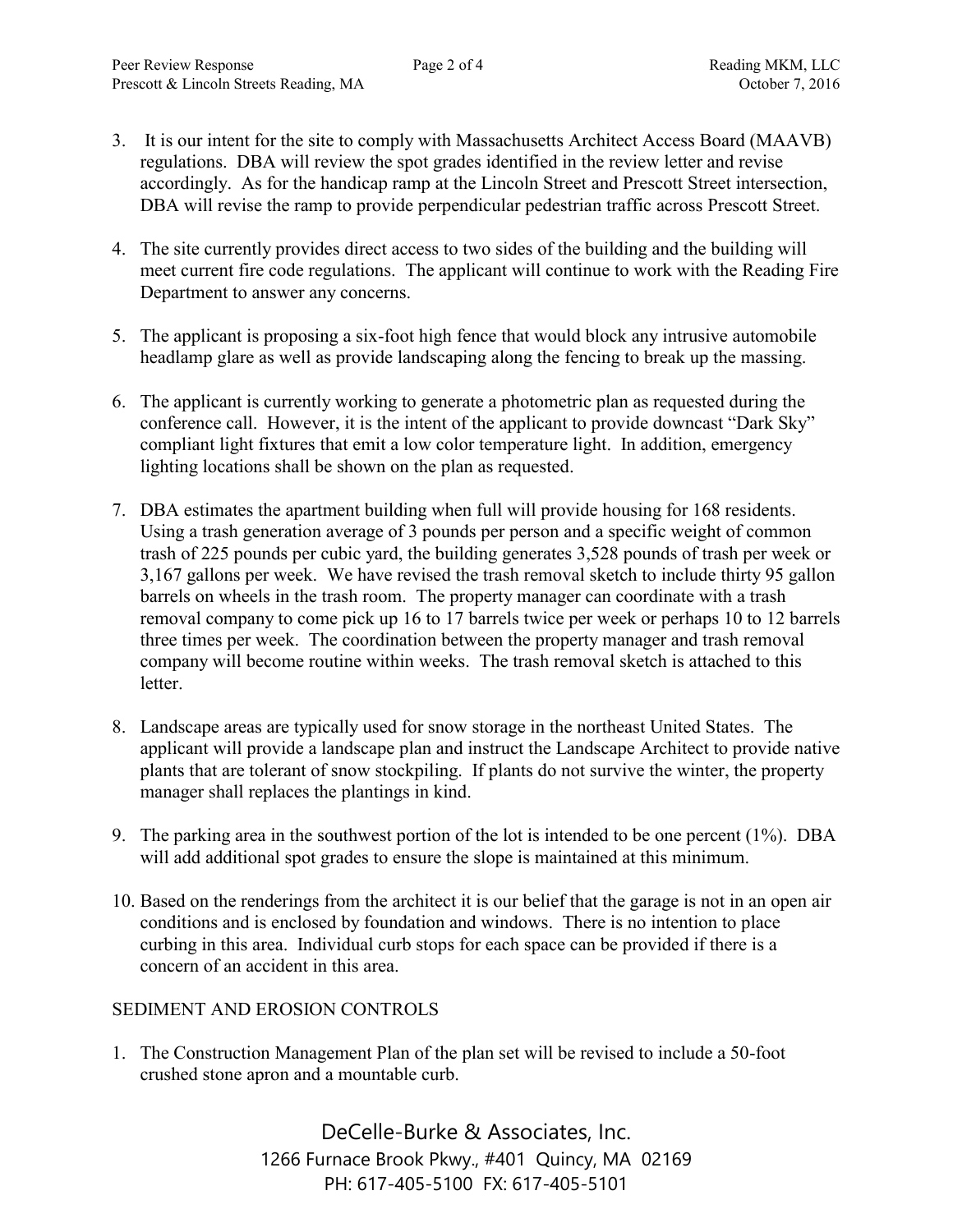2. The plans will be revised to include a catch basin silt sack insert to protect the catch basins from construction related sedimentation. The Erosion and Sedimentation Control plan includes a narrative regarding installation and inspection.

## SITE UTILITY SYSTEMS

- 1. The average daily sanitary sewer flow was calculated to be 10,230 gallons per day (gpd) using Title 5 flows of 110 gallons per day per bedroom. The building has 93 bedrooms. A peaking factor of 2.5 generates a flow of 25,575 gpd.
- 2. The average daily domestic water use can be correlated closely to the sanitary sewer use as there is no significant alternative water use for this project. The average daily water use is calculated to be 11,250 gpd or 7.8 gpm. The peak water use, expected to be in the morning, was calculated using a fixture count of all 72 units that have 60 single bed units, 3 twobedroom units and 9 three-bedroom units. The fixture count was 1,248 and using a 50% demand factor the fixture count becomes 624. The corresponding peak flow using the Hunter Curves is 150 gpm.
- 3. The transformer pad has been revised to be 10'x10' and there is no plan at this time to screen the transformer due to access required by the Reading Municipal Light Department.
- 4. The peak flow of 25,575 gpd translates to 0.04 cubic feet per second (cfs). The minimum sewer pipe is placed at 2%. The calculated flow for a 6" sewer pipe flowing full at 2% is 0.86 cfs. Capacity is more than adequate.
- 5. It is our understanding that the wells are to be abandoned and that no contamination exists on-site.
- 6. We have designed the garage to be an enclosed and the area drains are subject to the Uniform State Plumbing Code. It is out intent to comply with this plumbing code and based upon our review the number of area drains currently proposed is sufficient. If the plumbing inspector requires additional area drains we can accommodate this request without any issue.
- 7. DBA will review the roof architecture to determine the best locations for roof drains, gutters and downspouts . The plans will be revised to ensure the capture and conveyance of this stormwater is accomplished.
- 8. An Engineering Report dated September 12, 2016 was submitted to the town for their review.

### **Reading Engineering Department Memorandum**

- The plans are revised to include 35 Lincoln Street
- The water service for 31 Lincoln Street was relocated as requested and the location will be confirmed by review of town records.

DeCelle-Burke & Associates, Inc. 1266 Furnace Brook Pkwy., #401 Quincy, MA 02169 PH: 617-405-5100 FX: 617-405-5101